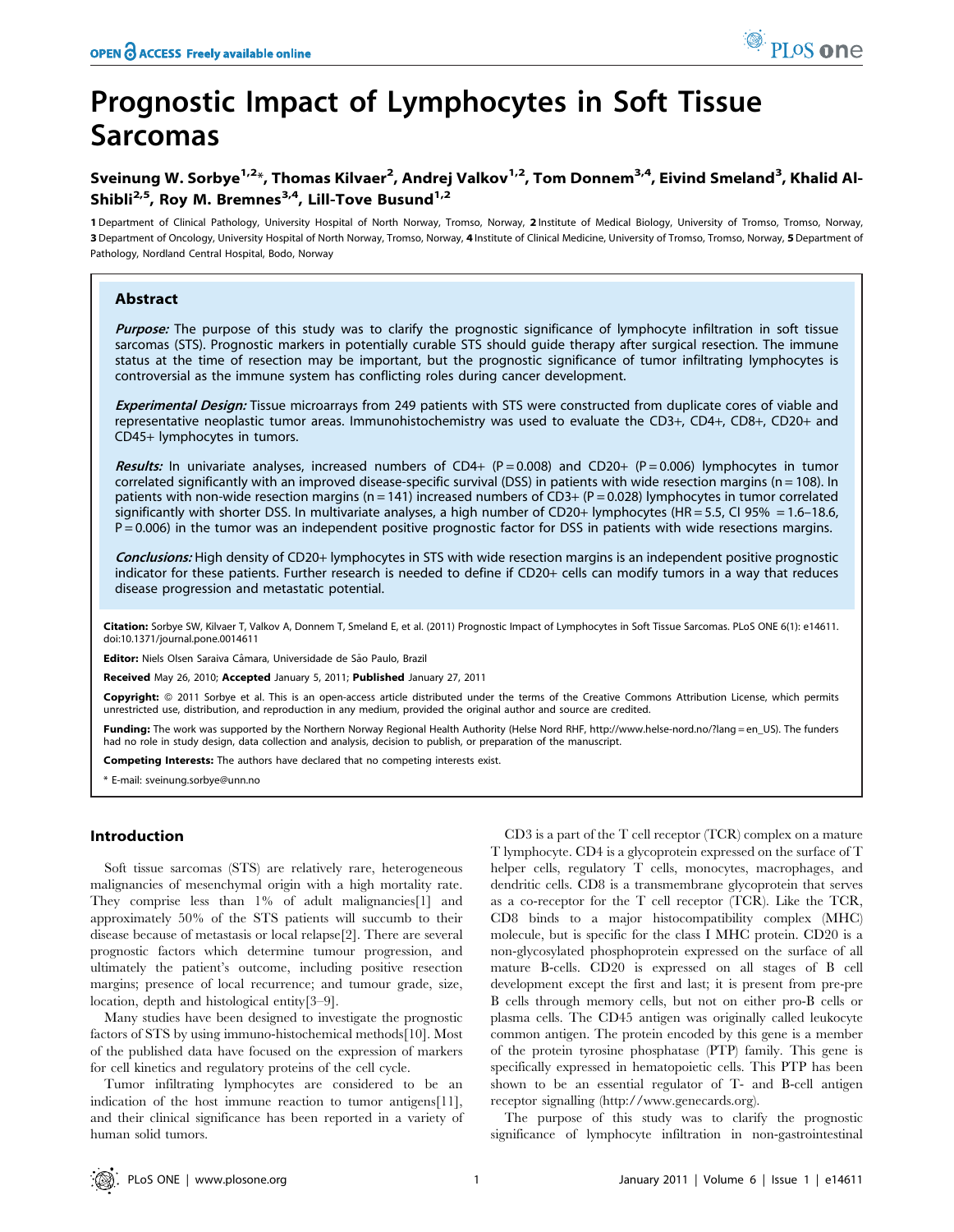stromal tumor (GIST) STSs. To achieve this, we analyzed the expression of CD3+, CD4+, CD8+, CD20+ and CD45+ lymphocytes in 249 patients with non-GIST STS in relation to other clinicopathological variables.

# Materials and Methods

## Patients and Clinical Samples

The National Cancer Data Inspection Board and The Regional Committee for Research Ethics approved the study. The Regional Committee approved that written consent from the patients for their information to be stored in the hospital database and used for research was not needed. This because most of the material was more than 10 years old, and most of the patients being dead. The material was collected from our approved biobank for paraffin embedded material and slides. Data were analyzed anonymously.

Primary tumor tissues from patients diagnosed with STS at the University Hospital of North Norway (UNN) from 1973 to 2006 and the Hospitals of Arkhangelsk region, Russia, were used in this retrospective study. 496 potentially suitable patient records were identified from the hospital database but only 249 of these were

eligible for this study because they had complete medical records and adequate paraffin-embedded tissues blocks. This report includes follow-up data for 167 Norwegian patients and 82 Russian patients up to September 2009. The median follow-up was 38 (range 0–392) months. Complete demographic and clinical data were collected retrospectively. Formalin-fixed and paraffinembedded tumor specimens were obtained from the archives of the Departments of Pathology at UNN and Archangelsk. The tumors were graded according to the French Fèdèration Nationales des Centres de Lutte Contre le Cancer (FNCLCC), [WHO Tumors of Soft Tissue and bone, 2002]. Wide resection margins were defined as wide local resection with free microscopic margins or amputation of the affected limb or organ. Non-wide resection margins were defined as either marginal or intralesional resection margins, or no surgery.

#### Microarray construction

The histology of all soft tissue sarcoma cases were reviewed by two pathologists (AV and SWS). Tissue microarrays (TMAs) were constructed for high-throughput molecular pathology research[12]. The most representative areas of viable tumor cells



Figure 1. IHC microscopic pictures of TMA of soft tissue sarcoma representing different scores for CD4+ and CD20+ lymphocytes. (A) CD4 low score; (B) CD4 high score; (C) CD20 low score; (D) CD20 high score. Original magnification X 400. doi:10.1371/journal.pone.0014611.g001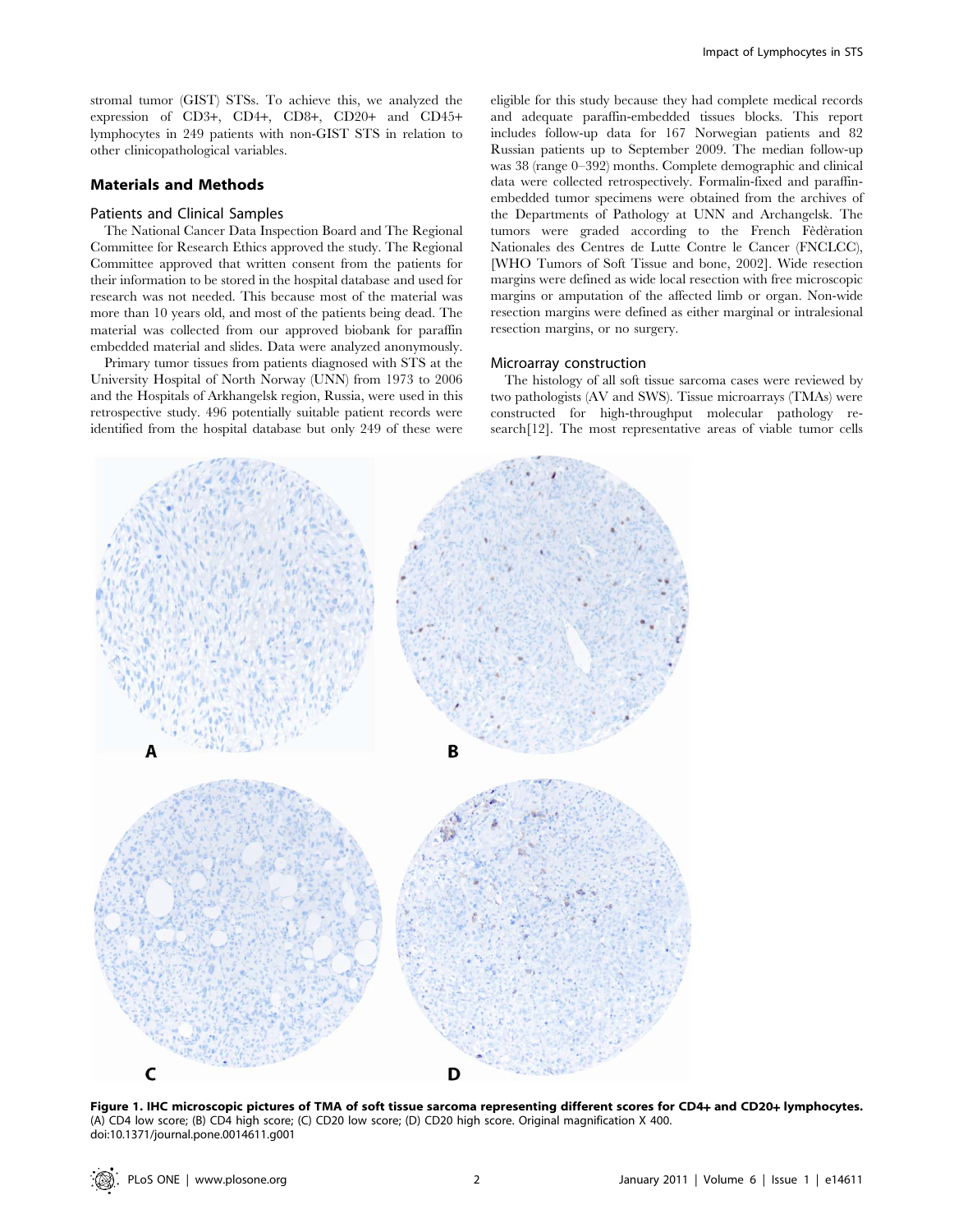Table 1. Prognostic clinicopathologic variables as predictors for disease-specific survival soft tissue sarcomas (univariate analysis, log rank test),  $N = 249$ .

| Characteristic                          | <b>Patients</b><br>(n) | <b>Patients</b><br>(%) | <b>Median survival</b><br>(months) | 5-Year survival<br>(%) | P       |
|-----------------------------------------|------------------------|------------------------|------------------------------------|------------------------|---------|
| Age                                     |                        |                        |                                    |                        |         |
| $\leq$ 20 years                         | 20                     | 8                      | 15                                 | 40                     | 0.126   |
| $21-60$ years                           | 113                    | 45                     | 68                                 | 52                     |         |
| $>60$ years                             | 116                    | 47                     | 30                                 | 40                     |         |
| Gender                                  |                        |                        |                                    |                        |         |
| Male                                    | 110                    | 44                     | 41                                 | 46                     | 0.390   |
| Female                                  | 139                    | 56                     | 45                                 | 45                     |         |
| <b>Nationality</b>                      |                        |                        |                                    |                        |         |
| Norwegian                               | 167                    | 67                     | 63                                 | 51                     | 0.011   |
| Russian                                 | 82                     | 33                     | 22                                 | 34                     |         |
| <b>Histology</b>                        |                        |                        |                                    |                        |         |
| Undifferentiated<br>pleomorphic sarcoma | 68                     | 27                     | 29                                 | 40                     | 0.102   |
| Leiomyosarcoma                          | 67                     | 27                     | 45                                 | 46                     |         |
| Liposarcoma                             | 34                     | 14                     | <b>NR</b>                          | 67                     |         |
| MF/MFT                                  | 20                     | 8                      | 43                                 | 50                     |         |
| Angiosarcoma                            | 13                     | 5                      | 10                                 | 31                     |         |
| Rhabdomyosarcoma                        | 16                     | 6                      | 17                                 | 38                     |         |
| <b>MPNST</b>                            | 11                     | 4                      | 49                                 | 45                     |         |
| Synovial sarcoma                        | 16                     | $\boldsymbol{6}$       | 31                                 | 29                     |         |
| Other STS                               | 4                      | $\overline{2}$         | <b>NR</b>                          | 75                     |         |
| <b>Tumor localization</b>               |                        |                        |                                    |                        |         |
| Extremities                             | 89                     | 36                     | 100                                | 53                     | 0.348   |
| Trunk                                   | 47                     | 29                     | 32                                 | 44                     |         |
| Retroperitoneum                         | 37                     | 25                     | 25                                 | 38                     |         |
| Head/Neck                               | 18                     | $\overline{7}$         | 15                                 | 41                     |         |
| Visceral                                | 58                     | 23                     | 30                                 | 42                     |         |
| <b>Tumor size</b>                       |                        |                        |                                    |                        |         |
| $\leq$ 5 cm                             | 74                     | 30                     | 127                                | 57                     | 0.027   |
| 5-10 cm                                 | 91                     | 37                     | 44                                 | 45                     |         |
| $>10$ cm                                | 81                     | 32                     | 28                                 | 37                     |         |
| Missing                                 | $\overline{3}$         | $\mathbf{1}$           |                                    |                        |         |
| <b>Malignancy grade FNCLCC</b>          |                        |                        |                                    |                        |         |
| 1                                       | 61                     | $25\,$                 | ${\sf NR}$                         | 74                     | < 0.001 |
| $\overline{2}$                          | 98                     | 39                     | 41                                 | 45                     |         |
| $\overline{\mathbf{3}}$                 | $90\,$                 | 36                     | $16\,$                             | 26                     |         |
| <b>Tumor depth</b>                      |                        |                        |                                    |                        |         |
| Superficial                             | $17\,$                 | $7\overline{ }$        | ${\sf NR}$                         | 93                     | < 0.001 |
| Deep                                    | 232                    | 93                     | 36                                 | 42                     |         |
| Metastasis at time of diagnosis         |                        |                        |                                    |                        |         |
| No                                      | 206                    | 83                     | $76\,$                             | 53                     | < 0.001 |
| Yes                                     | $43\,$                 | $17$                   | $10\,$                             | $10$                   |         |
| Surgery                                 |                        |                        |                                    |                        |         |
|                                         | 228                    | 92                     | 59                                 | $50\,$                 | < 0.001 |
| Yes<br>$\operatorname{\mathsf{No}}$     | 21                     | $\bf 8$                | 5                                  | $\pmb{0}$              |         |
| <b>Surgical margins</b>                 |                        |                        |                                    |                        |         |
|                                         |                        |                        |                                    |                        |         |
| Wide                                    | 108                    | 43                     | ${\sf NR}$                         | 62                     | < 0.001 |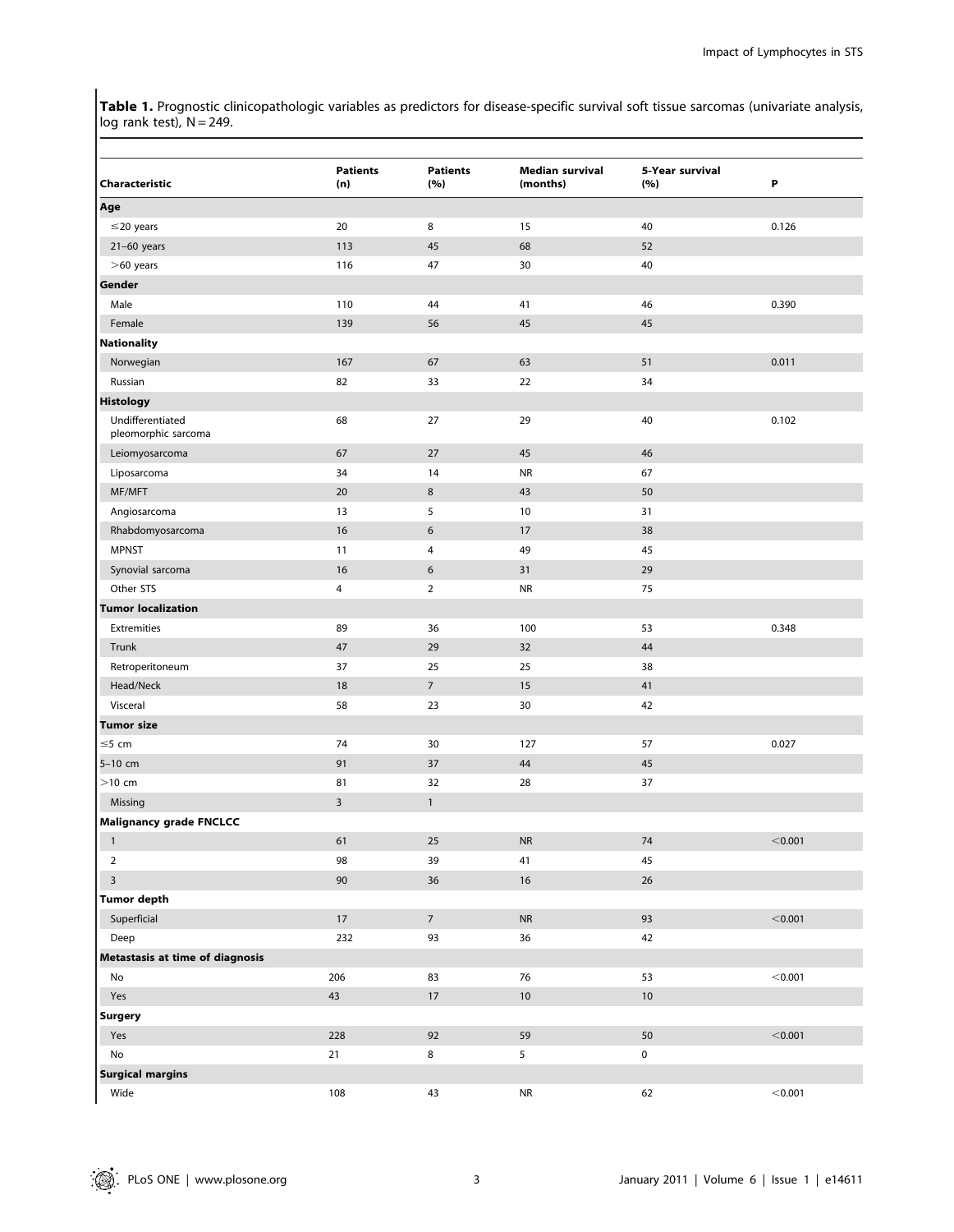| Characteristic      | <b>Patients</b><br>(n) | <b>Patients</b><br>(%) | <b>Median survival</b><br>(months) | 5-Year survival<br>(%) | Р     |
|---------------------|------------------------|------------------------|------------------------------------|------------------------|-------|
| Non-wide            | 141                    | 57                     | 19                                 | 33                     |       |
| <b>Chemotherapy</b> |                        |                        |                                    |                        |       |
| No                  | 191                    | 77                     | 52                                 | 47                     | 0.424 |
| Yes                 | 58                     | 23                     | 29                                 | 40                     |       |
| Radiotherapy        |                        |                        |                                    |                        |       |
| No                  | 176                    | 71                     | 48                                 | 46                     | 0.590 |
| Yes                 | 73                     | 29                     | 38                                 | 43                     |       |

Abbreviations: MF/MFT, malignant fibroblastic/myofibroblastic tumors; MPNST, malignant peripheral nerve sheath tumor; STS, soft tissue sarcomas; NR, not reached; NOS, non specified.

doi:10.1371/journal.pone.0014611.t001

were carefully selected and marked on the hematoxylin and eosin (HE) slides for the corresponding donor blocks and sampled for the tissue microarray collector blocks. The TMAs were assembled using a tissue-arraying instrument (Beecher Instruments).

Studies suggest that punching multiple 0.6 mm cores from different regions captures the heterogeneity of the tumors more accurately than single 2 to 4 mm core[13]. Hence, we chose using two 0.6-mm cores of viable neoplastic tissue that were selected to be as representative as possible (different areas), after reviewing all original sections of the tumor and taking the heterogeneity in consideration. To include all core samples, 12 tissue array blocks were constructed. Multiple 4-um sections were cut with a Micron microtome (HM355S) and stained by specific antibodies for immunohistochemistry (IHC).

#### Immunohistochemistry (IHC)

The applied antibodies were subjected to in-house validation by the manufacturer for IHC analysis on paraffin-embedded material. Ventana Benchmark, XT automated slide stainer (Ventana Medical System, France) was used for IHC. Sections were deparaffinized with xylene and rehydrated with ethanol. Antigen retrieval was performed by placing the specimens in 0.01 M citrate buffer at pH 6.0 and exposing them to two repeated microwave heatings of 10 minutes each at 450W. The DAKO Envision+ System-HRP (DAB) kit was used as endogen peroxidase blocking. As negative staining controls, the primary antibodies were replaced with the primary antibody diluents. Primary mouse monoclonal antibodies were incubated for 16 minutes (CD20, clone L26 Ventana), 20 minutes (CD4, clone 1F6 Novocastra, dilution 1:5) and 32 minutes (CD8, clone 1A5 Ventana) at room temperature. The Ventana antibodies were pre-diluted from the manufacturer. Biotinylated goat anti-mouse IgG and mouse anti-rabbit IgM were used as secondary antibodies. The DAB was used to visualize the antigens. This was followed by application of liquid diaminobenzidine and substrate-chromogen, yielding a brown reaction product at the site of the target antigen. Finally, slides were counterstained with hematoxylin to visualize the nuclei. For each antibody, including negative controls, all TMA staining was performed in a single experiment.

## Scoring of IHC

The ARIOL imaging system (Genetix, San Jose, CA) was used to scan the slides for antibody staining of the TMAs. The specimens were scanned at a low resolution  $(1.25 \times)$  and high resolution  $(20 \times)$  using an Olympus BX 61 microscope with an automated platform (Prior). The slides were loaded in the automated slide loader (Applied Imaging SL 50). Representative and viable tissue sections were scored manually on a computer screen semi-quantitatively for cytoplasmic staining. Tumors were scored as 0 (no cells),  $1$  (1–5 cells),  $2$  (6–19 cells) or 3 (20+ cells) (Figure 1). All samples were made anonymous and independently scored by two pathologists (AV and SWS). Where there was disagreement, the slides were re-examined and a consensus was reached by the observers. When assessing a variable for a given score, the scores of the other variables and the outcome were hidden from the observers.

#### Statistical Methods

All statistical analyses were done using the statistical package SPSS (Chicago, IL), version 16. The immunohistochemistry scores from each observer were compared for interobserver reliability by use of a two-way random effect model with absolute agreement definition. The intraclass correlation coefficient (reliability coefficient) was obtained from these results.

The Chi-square test and Fishers Exact test were used to examine the association between molecular marker expression and various clinicopathological parameters. Univariate analyses were done using the Kaplan-Meier method, and statistical significance between survival curves was assessed by the log rank test. Diseasespecific survival (DSS) was determined from the date of histological-confirmed STS diagnosis.

Multivariate analysis was carried out using the Cox proportional hazards model to assess the specific impact of each pre-treatment variable on survival in the presence of other variables. Only variables of significant value from the univariate analysis were entered into the Cox regression analysis. Probability for stepwise entry and removal was set at 0.05 and 0.10, respectively. The significance level used was  $p<0.05$ .

#### Results

#### Clinicopathological Variables

Demographic, clinical, and histopathological variables are shown in Table 1. Patient age range was 0–91 years (mean 55 years), and 44% of the patients were males. The non-GIST STS comprised 68 undifferentiated pleomorphic sarcoma, 67 leiomyosarcoma, 34 liposarcoma, 20 malignant fibroblastic/myofibroblastic tumors, 16 rhabdomyosarcoma, 16 synovial sarcoma, 13 angiosarcoma, 11 malignant peripheral nerve sheath tumors (MPNST) and 4 other STS. There were 61 low grade STS (24%) and 188 high grade (FNCLCC grade 2 and 3) STS (76%).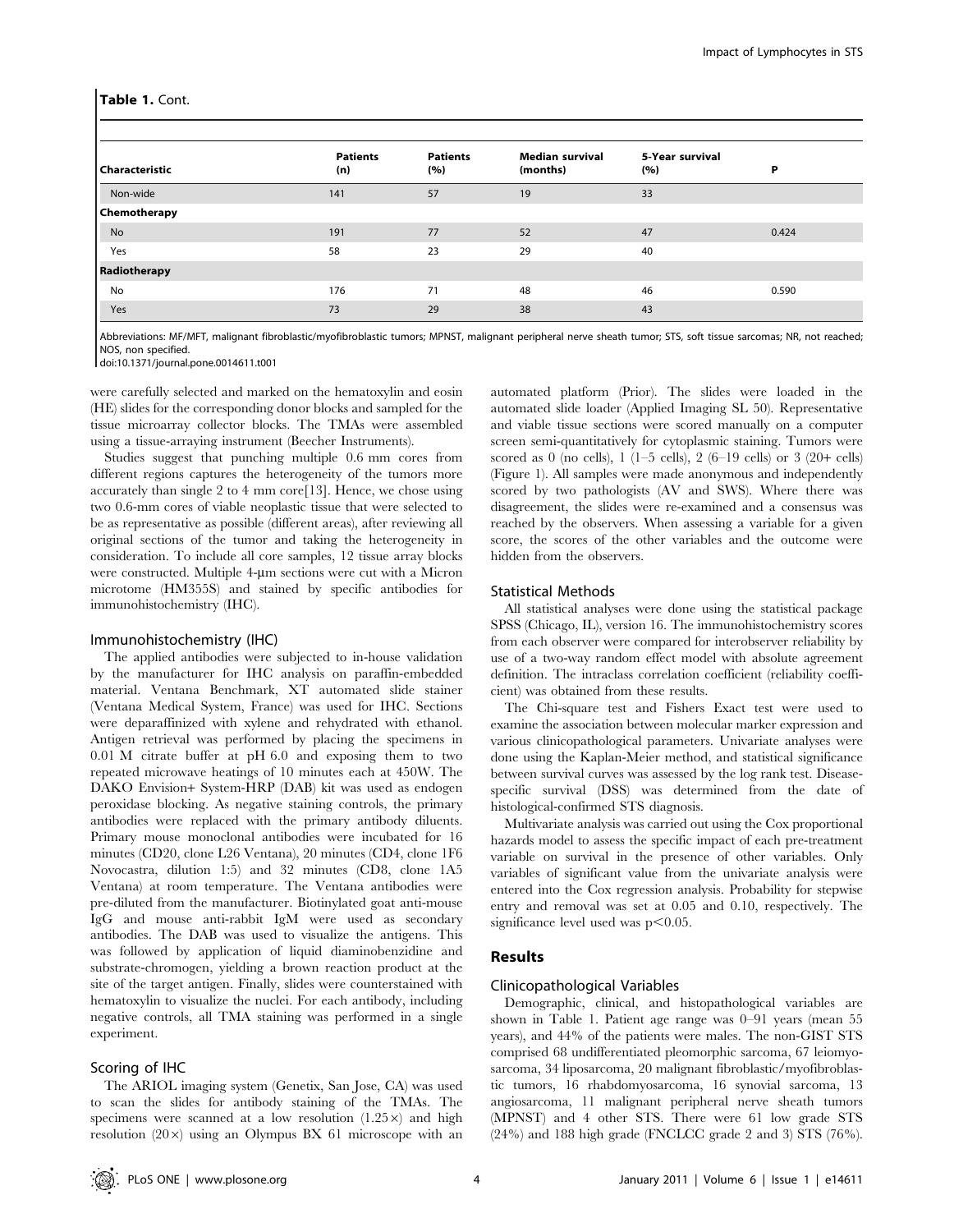

#### Figure 2. Disease-specific survival curves for patients with wide resection margins compared to patients with non-wide resection margins.

doi:10.1371/journal.pone.0014611.g002

The treatment option of choice was surgery  $(n = 228)$ : 118 patients received surgery only; 55 patients received surgery and radiotherapy; 40 patients received surgery and chemotherapy; 13 patients received surgery, radiotherapy and chemotherapy; 2 patients received chemotherapy only; 3 patients received chemotherapy and radiotherapy; 2 patients received radiotherapy only; and16 patients received no therapy. The 5-year survival with nonwide resection margins was 33% and with wide resection margins it was 62%.

#### Inter-observer variability

There was good reproducibility between the two investigating pathologists. Their scoring agreement was tested for CD8 and CD20. The IHC scores from each observer were compared using a two-way random effect model with absolute agreement definition. The intra-class correlation coefficients (reliability coefficients, r) obtained from these results were 0.90 for CD8  $(P<0.001)$  and 0.90 for CD20 (P<0.001).

#### Univariate analyses

Nationality, tumor size, malignancy grade, tumor depth, metastasis at time of diagnosis, surgery and surgical margins were all significant indicators for disease-specific survival (DSS) in univariate analyses (Table 1, Figure 2). Most of the patients with non-GIST STS who did not survive their disease, died within the first 10 years (120 months). After 10 years almost 60% ( $n = 108$ ) of the patients with wide resection margins were alive, but only 20%  $(n = 141)$  of patients with non-wide resection margins or no surgery  $(P<0.001)$ , (Figure 2).

Furthermore, increasing numbers of CD4+  $(P = 0.008)$  and CD20+ lymphocytes in tumor  $(P = 0.006)$  correlated significantly

Table 2. Intratumoral lymphocyte infiltration and their prediction for disease-specific survival in patients with soft tissue sarcomas (univariate analysis; log-rank test),  $N = 249$ .

|                                                    |                        | Non-wide resections margins, n = 141  |                           |    |                        | Wide resection margins, $n = 108$ |                                       |                           |    |       |
|----------------------------------------------------|------------------------|---------------------------------------|---------------------------|----|------------------------|-----------------------------------|---------------------------------------|---------------------------|----|-------|
| <b>Patients</b><br><b>Marker expression</b><br>(n) | <b>Patients</b><br>(%) | <b>Median</b><br>survival<br>(months) | 5-Year<br>survival<br>(%) | P  | <b>Patients</b><br>(n) | <b>Patients</b><br>(%)            | <b>Median</b><br>survival<br>(months) | 5-Year<br>survival<br>(%) | P  |       |
| CD <sub>3</sub>                                    |                        |                                       |                           |    |                        |                                   |                                       |                           |    |       |
| Low                                                | 95                     | 67                                    | 26                        | 39 | 0.028                  | 81                                | 75                                    | <b>NR</b>                 | 64 | 0.983 |
| High                                               | 26                     | 18                                    | 15                        | 28 |                        | 19                                | 18                                    | <b>NR</b>                 | 61 |       |
| Missing                                            | 20                     | 14                                    |                           |    |                        | 8                                 | $\overline{7}$                        |                           |    |       |
| CD <sub>4</sub>                                    |                        |                                       |                           |    |                        |                                   |                                       |                           |    |       |
| Low                                                | 112                    | 79                                    | 23                        | 35 | 0.474                  | 85                                | 79                                    | <b>NR</b>                 | 57 | 0.008 |
| High                                               | 18                     | 13                                    | 12                        | 33 |                        | 16                                | 15                                    | <b>NR</b>                 | 94 |       |
| Missing                                            | 11                     | 8                                     |                           |    |                        | $\overline{7}$                    | 6                                     |                           |    |       |
| CD <sub>8</sub>                                    |                        |                                       |                           |    |                        |                                   |                                       |                           |    |       |
| Low                                                | 98                     | 70                                    | 22                        | 37 | 0.349                  | 85                                | 79                                    | <b>NR</b>                 | 61 | 0.150 |
| High                                               | 21                     | 15                                    | 26                        | 29 |                        | 19                                | 18                                    | <b>NR</b>                 | 79 |       |
| Missing                                            | 22                     | 16                                    |                           |    |                        | $\overline{4}$                    | $\overline{4}$                        |                           |    |       |
| CD 20                                              |                        |                                       |                           |    |                        |                                   |                                       |                           |    |       |
| Low                                                | 103                    | 73                                    | 26                        | 34 | 0.447                  | 83                                | 77                                    | <b>NR</b>                 | 55 | 0.006 |
| High                                               | 20                     | 14                                    | 11                        | 35 |                        | 22                                | 20                                    | <b>NR</b>                 | 86 |       |
| Missing                                            | 18                     | 13                                    |                           |    |                        | $\overline{3}$                    | $\overline{3}$                        |                           |    |       |
| <b>CD 45</b>                                       |                        |                                       |                           |    |                        |                                   |                                       |                           |    |       |
| Low                                                | 113                    | 80                                    | 21                        | 33 | 0.745                  | 87                                | 81                                    | <b>NR</b>                 | 61 | 0.530 |
| High                                               | 19                     | 13                                    | 25                        | 37 |                        | 18                                | 17                                    | <b>NR</b>                 | 67 |       |
| Missing                                            | $\mathsf g$            | 6                                     |                           |    |                        | $\overline{3}$                    | 3                                     |                           |    |       |

Abbreviations: NR, not reached.

doi:10.1371/journal.pone.0014611.t002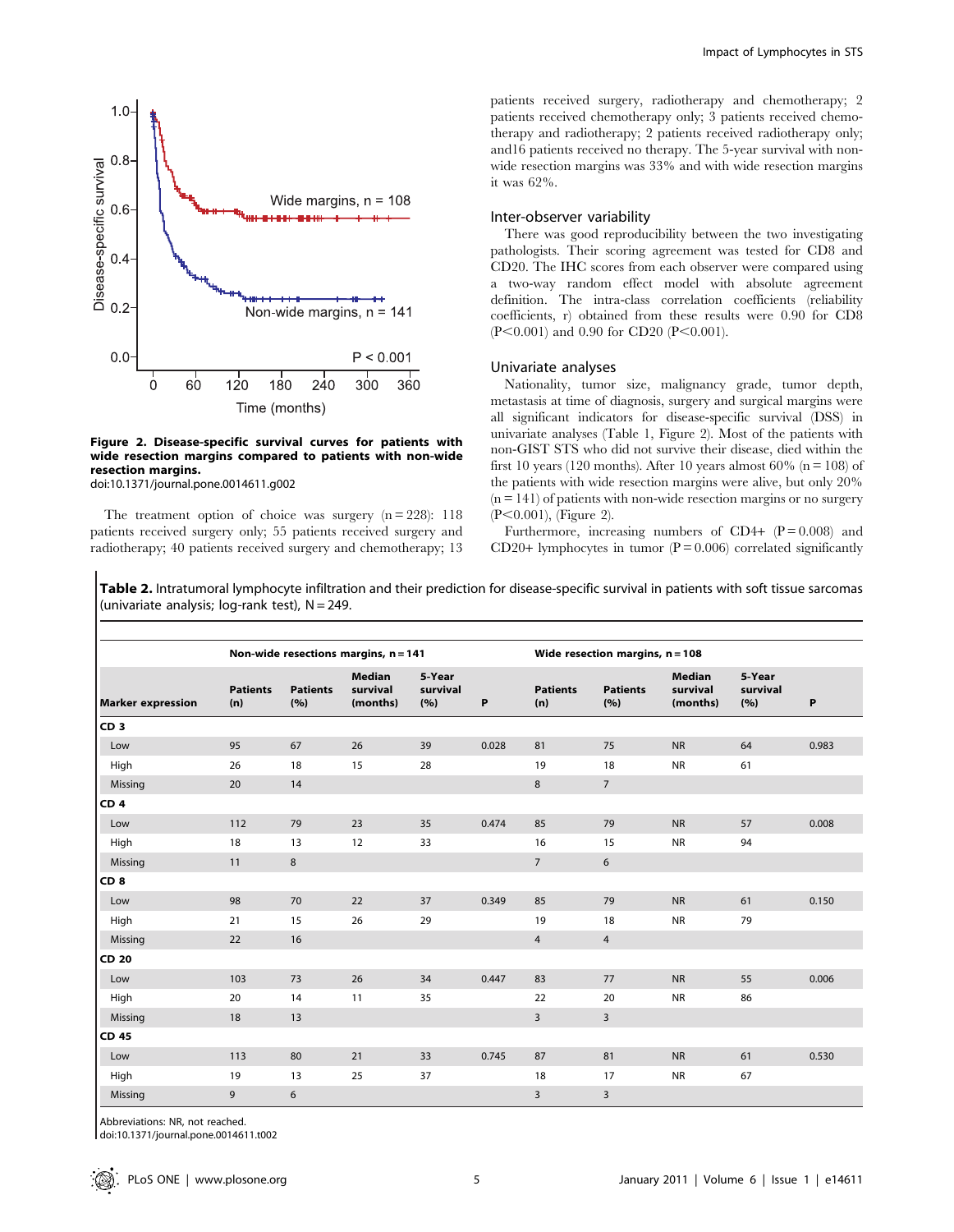

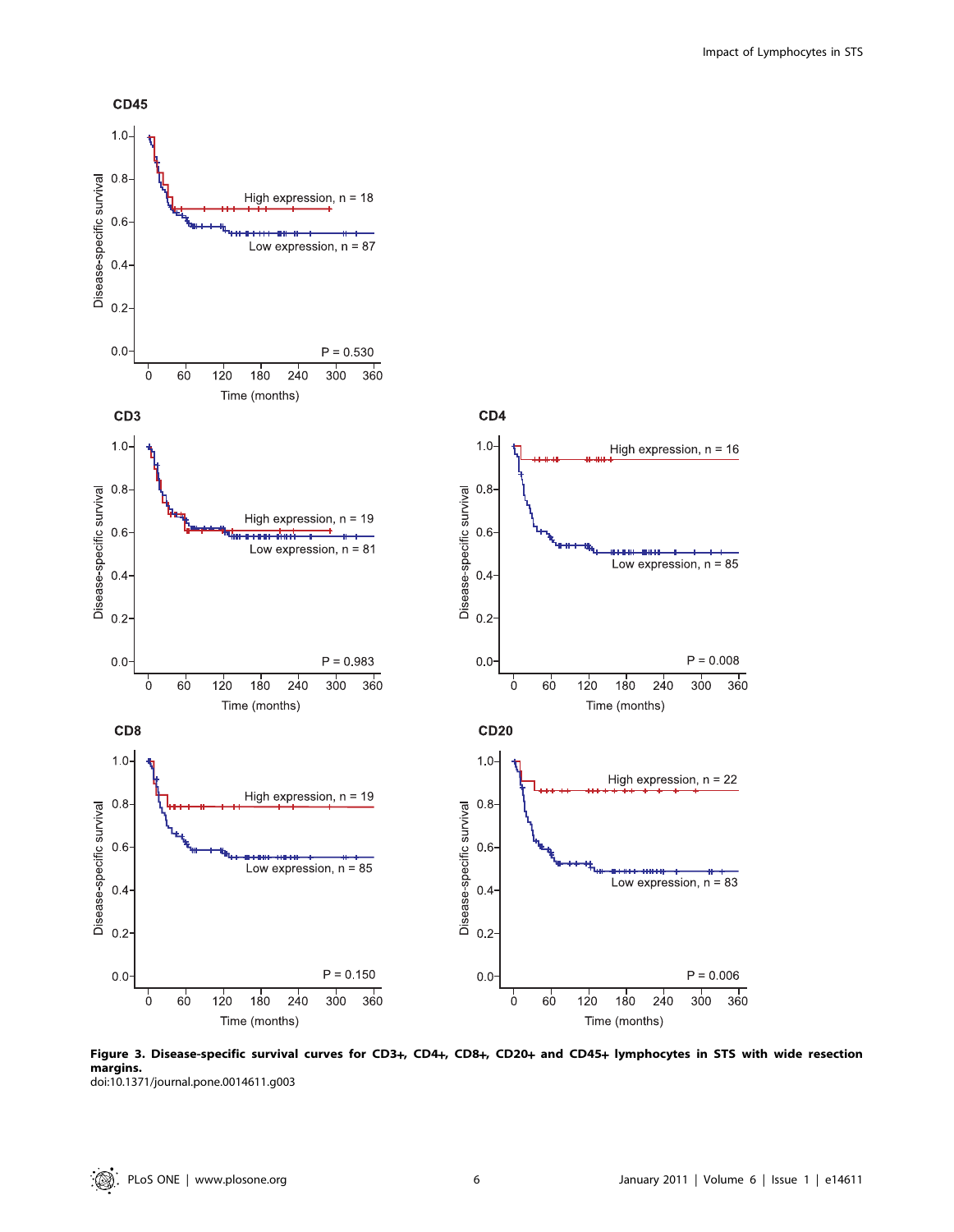with an improved DSS in patients with wide resection margins  $(n = 108)$ , (Table 2 and Figure 3). No such relationship was apparent for CD3+, CD8+ and CD45+ lymphocytes. In patients with non-wide resection margins  $(n = 141)$  increasing numbers of CD3+ lymphocytes correlated significantly  $(P = 0.028)$  with shorter DSS, (Table 2).

Improved survival was seen in patients younger than 60 years  $(P = 0.005)$ , in tumors of histological grade 1 and 2  $(P = 0.011)$ , in tumors less than 5 cm  $(P = 0.018)$  and in patients who received chemotherapy  $(P = 0.024)$ . This was shown through subgroup analysis of patients with high CD20+ lymphocytes in tumor and wide resection margins, Table 3. The same statistical trend was seen for gender, nationality, histology, tumor localization and in patients with or without radiotherapy, but these were not statistically significant (data not shown). There were no significant differences in the expression of the different immunomarkers in the different tumor groups (data not shown).

Significant demographic, clinicopathological, and lymphocyte infiltrate variables from the univariate analyses were entered into

Multivariate analyses

# the multivariate Cox regression analysis. An independent positive prognostic factor for improved DSS in patients with wide resection margin was a high number of CD20+ lymphocytes in the tumor (HR 5.5, CI 95% 1.62–18.61,  $P = 0.006$ ).

Independent negative prognostic variables were Russian nationality ( $P = 0.020$ ), high malignancy grade ( $P = 0.016$ ) and metastasis at time of diagnosis  $(P = 0.001,$  Table 4). In patients with non-wide resection margins  $(n = 141)$  increasing numbers of CD3+ lymphocytes was an independent negative prognostic factor for DSS,  $(HR 2.2, CI 95\% 1.25-3.89, P=0.007)$ ,  $(Table 4)$ .

#### **Discussion**

In this large scale study, we evaluated whether there is an association between the prevalence of CD3+, CD4+, CD8+, CD20+ and CD45+ lymphocytes in tumors and survival prognosis in 249 non-GIST STS patients. Interestingly, high intensities of CD20+ cells in tumors were an independent positive prognostic factor in patients with wide resection margins.

To our knowledge, this is the first report on CD20 expression in non-GIST STS and the first evidence of its possible clinical

| Table 3. Results of subgroup analysis of patients with CD20+ lymphocytes in tumor and wide resection margins, n = 108 |  |  |
|-----------------------------------------------------------------------------------------------------------------------|--|--|
|-----------------------------------------------------------------------------------------------------------------------|--|--|

| Subgroup                  | <b>Patients</b><br>(n)  | <b>Patients</b><br>(%) | <b>Median survival</b><br>(months) | 5-Year survival<br>(%) | Ρ     |
|---------------------------|-------------------------|------------------------|------------------------------------|------------------------|-------|
| Age                       |                         |                        |                                    |                        |       |
| $<$ 60, CD20 Low          | 49                      | 79                     | $\overline{\phantom{a}}$           | 56                     | 0.005 |
| $<$ 60, CD20 High         | 11                      | 18                     | $\mathcal{N}$                      | 100                    |       |
| Missing                   | $\overline{2}$          | 3                      |                                    |                        |       |
| >60, CD20 Low             | 34                      | 74                     | <b>NR</b>                          | 54                     | 0.347 |
| >60, CD20 High            | 11                      | 24                     | <b>NR</b>                          | 73                     |       |
| Missing                   | $\mathbf{1}$            | $\overline{2}$         |                                    |                        |       |
| <b>Histological grade</b> |                         |                        |                                    |                        |       |
| 1 or 2, CD20 Low          | 52                      | 76                     | $\overline{\phantom{0}}$           | 67                     | 0.011 |
| 1 or 2, CD20 High         | 14                      | 21                     | $\overline{\phantom{a}}$           | 100                    |       |
| Missing                   | $\overline{2}$          | $\mathbf{3}$           |                                    |                        |       |
| 3, CD20 Low               | 31                      | 78                     | 28                                 | 34                     | 0.155 |
| 3, CD20 High              | 8                       | 20                     | <b>NR</b>                          | 63                     |       |
| Missing                   | $\mathbf{1}$            | 3                      |                                    |                        |       |
| <b>Tumor size</b>         |                         |                        |                                    |                        |       |
| <5 cm, CD20 Low           | 28                      | 70                     | ä,                                 | 63                     | 0.018 |
| <5 cm, CD20 High          | 10                      | 25                     | Ē,                                 | 100                    |       |
| Missing                   | $\overline{2}$          | 5                      |                                    |                        |       |
| >5 cm, CD20 Low           | 53                      | 78                     | 63                                 | 52                     | 0.169 |
| >5 cm, CD20 High          | 12                      | 18                     | <b>NR</b>                          | 75                     |       |
| Missing                   | $\overline{\mathbf{3}}$ | $\overline{4}$         |                                    |                        |       |
| Chemotherapy              |                         |                        |                                    |                        |       |
| Yes, CD20 Low             | 24                      | 80                     | $\overline{\phantom{a}}$           | 82                     | 0.024 |
| Yes, CD20 High            | 5                       | 17                     | $\overline{\phantom{a}}$           | 100                    |       |
| Missing                   | $\mathbf{1}$            | $\overline{3}$         |                                    |                        |       |
| No, CD20 Low              | 59                      | 76                     | <b>NR</b>                          | 59                     | 0.080 |
| No, CD20 High             | 17                      | 22                     | <b>NR</b>                          | 46                     |       |
| Missing                   | $\overline{2}$          | 3                      |                                    |                        |       |

\* Median survival is not computed because all cases are censored.

Abbreviations: NR, not reached.

doi:10.1371/journal.pone.0014611.t003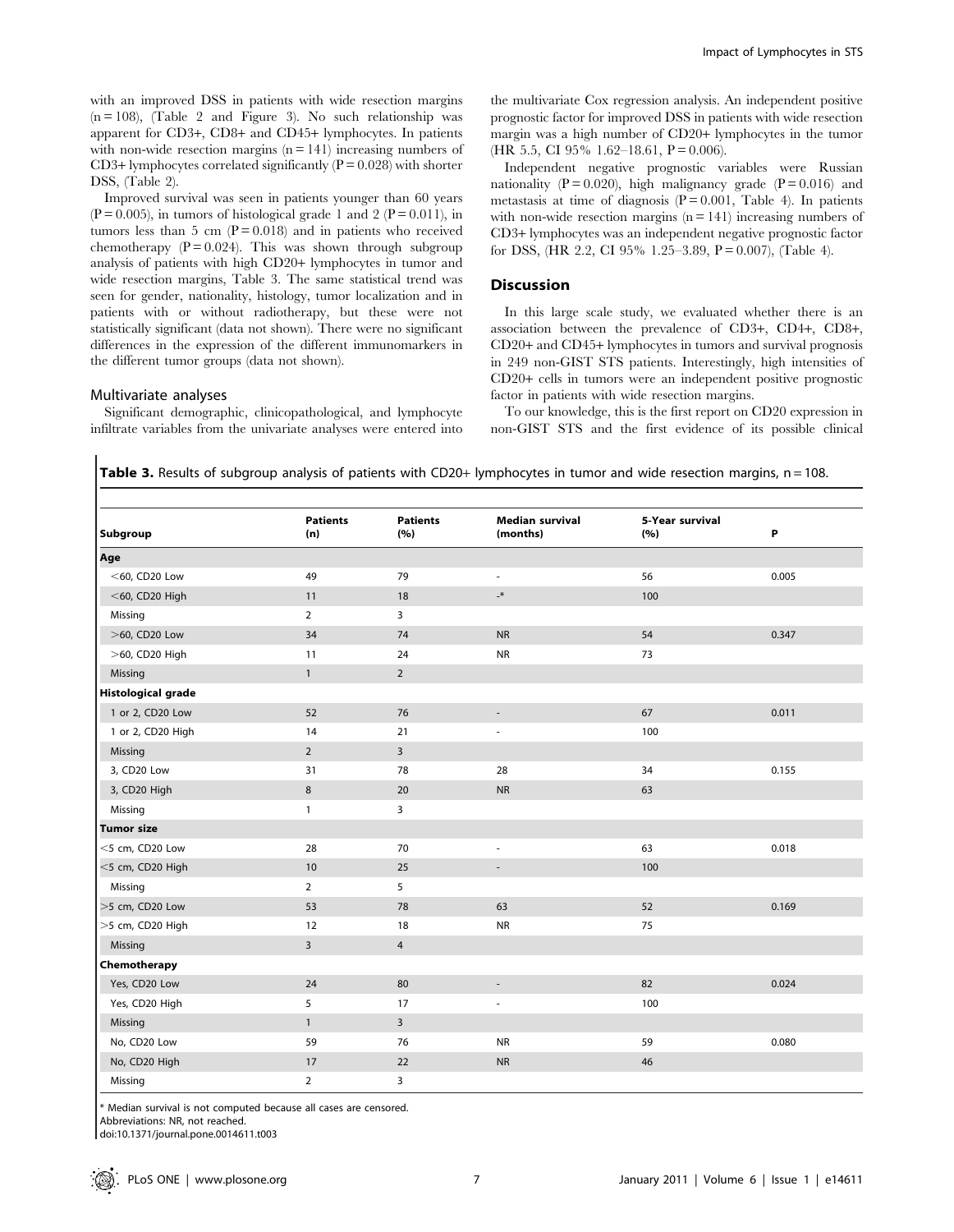Table 4. Results of Cox regression analysis summarizing some significant independent prognostic factors in patients with soft tissue sarcomas,  $N = 249$ .

|                                 |                     | Non-wide resections margins, $n = 141$ |          |                     | Wide resection margins, $n = 108$ |          |  |
|---------------------------------|---------------------|----------------------------------------|----------|---------------------|-----------------------------------|----------|--|
| <b>Factor</b>                   | <b>Hazard Ratio</b> | 95% CI                                 | P        | <b>Hazard Ratio</b> | 95% CI                            | P        |  |
| <b>Nationality</b>              |                     |                                        |          |                     |                                   |          |  |
| Norwegian                       | 1.000               |                                        |          | 1.000               |                                   |          |  |
| Russian                         | 1.635               | 0.978-2.731                            | 0.061    | 2.246               | 1.135-4.444                       | 0.020    |  |
| <b>Tumor size</b>               |                     |                                        | $0.428*$ |                     |                                   | $0.874*$ |  |
| $\leq$ 5 cm                     | 1.000               |                                        |          | 1.000               |                                   |          |  |
| 5-10 cm                         | 0.826               | $0.463 - 1.605$                        |          | 1.217               | $0.547 - 2.708$                   |          |  |
| $>10$ cm                        | 1.232               | $0.690 - 2.199$                        |          | 1.045               | 0.389-2.806                       |          |  |
| <b>Malignancy grade FNCLCC</b>  |                     |                                        | $0.024*$ |                     |                                   | $0.016*$ |  |
| $\mathbf{1}$                    | 1.000               |                                        |          | 1.000               |                                   |          |  |
| $\overline{2}$                  | 1.237               | $0.611 - 2.506$                        |          | 3.464               | 1.081-11.096                      | 0.036    |  |
| 3                               | 2.214               | 1.108-4.425                            |          | 5.046               | 1.656-15.376                      | 0.004    |  |
| Metastasis at time of diagnosis |                     |                                        |          |                     |                                   |          |  |
| No                              | 1.000               |                                        |          | 1.000               |                                   |          |  |
| Yes                             | 3.651               | 2.081-6.409                            | < 0.001  | 3.872               | 1.696-8.836                       | 0.001    |  |
| CD <sub>3</sub>                 |                     |                                        |          |                     |                                   |          |  |
| Low                             | 1.000               |                                        |          | <b>NIA</b>          |                                   |          |  |
| High                            | 2.202               | 1.245-3.893                            | 0.007    |                     |                                   |          |  |
| CD4                             |                     |                                        |          |                     |                                   |          |  |
| Low                             | <b>NIA</b>          |                                        |          | 4.126               | 0.551-30.895                      | 0.168    |  |
| High                            |                     |                                        |          | 1.000               |                                   |          |  |
| <b>CD20</b>                     |                     |                                        |          |                     |                                   |          |  |
| Low                             | <b>NIA</b>          |                                        |          | 5.503               | 1.627-18.606                      | 0.006    |  |
| High                            |                     |                                        |          | 1.000               |                                   |          |  |

\* Overall significance as a prognostic factor.

Abbreviations: NIA, not included in analysis.

doi:10.1371/journal.pone.0014611.t004

relevance in non-GIST STS patients with wide resection margins. This may suggest that CD20+ cells in the tumor are mediating a strong anti-tumor immune response in STS, but this effect is not strong enough to improve survival in patients without wide resection margins.

Activation of the adaptive immune system may suppress malignant cells, whereas activation of various types of innate immune cells may promote tumor growth[14]. The adaptive immunity, orchestrated by antigen-specific T and B-lymphocytes, inhibits tumor growth through both direct killing by cytotoxic Tlymphocytes, and a combination of cytokine and antibody mediated tumor cell lysis[14]. Cancer infiltration by tumor reactive T-lymphocytes is required for efficient tumor eradication[15]. However, cancer cells can escape the immune system in several ways including suppression of cytotoxic T-cells, by regulatory T-cells and by accumulation of myeloid suppressor cells[15–17].

Tumor-infiltration CD3+ cells are reported to be strongly associated with favorable prognosis in epithelial tumors in several studies[18–22]. The CD3+ cell is an independent positive predictor of response to neoadjuvant chemotherapy in breast cancer[23]. Low numbers of CD3+ lymphocytes predicted shorter disease-free survival in colon cancer[24] and cervical cancers[25]. However, T-cell parameters including CD3 values showed no correlation with survival in cases of metastatic ovarian carcinoma[26]. Accordingly, we did not find any such association in our mesenchymal material in patients with wide resection margins, but CD3 was a negative prognostic factor in patients with non-wide resection margins.

The role of CD4+ T and B lymphocytes is controversial in many cancers including STS; CD4+ cells in the absence of the CD8+ cytotoxic T cells are critical and sufficient for NKT celldependent rejection of experimental tumours[27]. In lung cancer the prognostic impact of CD4 is controversial[28,29], but in our material CD4+ cells were a positive prognostic factor in univariate analyses.

CD8+ cells in malignant tumors have been associated with a better survival in many types of cancer including: non-small cell lung carcinoma; carcinomas of the endometrium, bile duct, colon, oesophagus, urothelium; and uveal melanoma and follicular lymphoma[28,30–37]. However, the role of CD8+ lymphocytes in STS is controversial and most of the studies contain relatively few cases. There was a positive correlation between a high density of CD4+ and CD8+ lymphocytes in stroma and improved diseasespecific survival in non-small cell lung cancer[28]. In our material CD8 was not a statistically significant factor  $(P = 0.15)$ .

CD20+ cells are associated with a better survival in lung cancer, cervical cancer, prostate cancer and ovarian cancer[25,28,38–40]. CD20+ B-cells in metastatic lymph nodes are associated with favourable outcome in patients with oro- and hypopharyngeal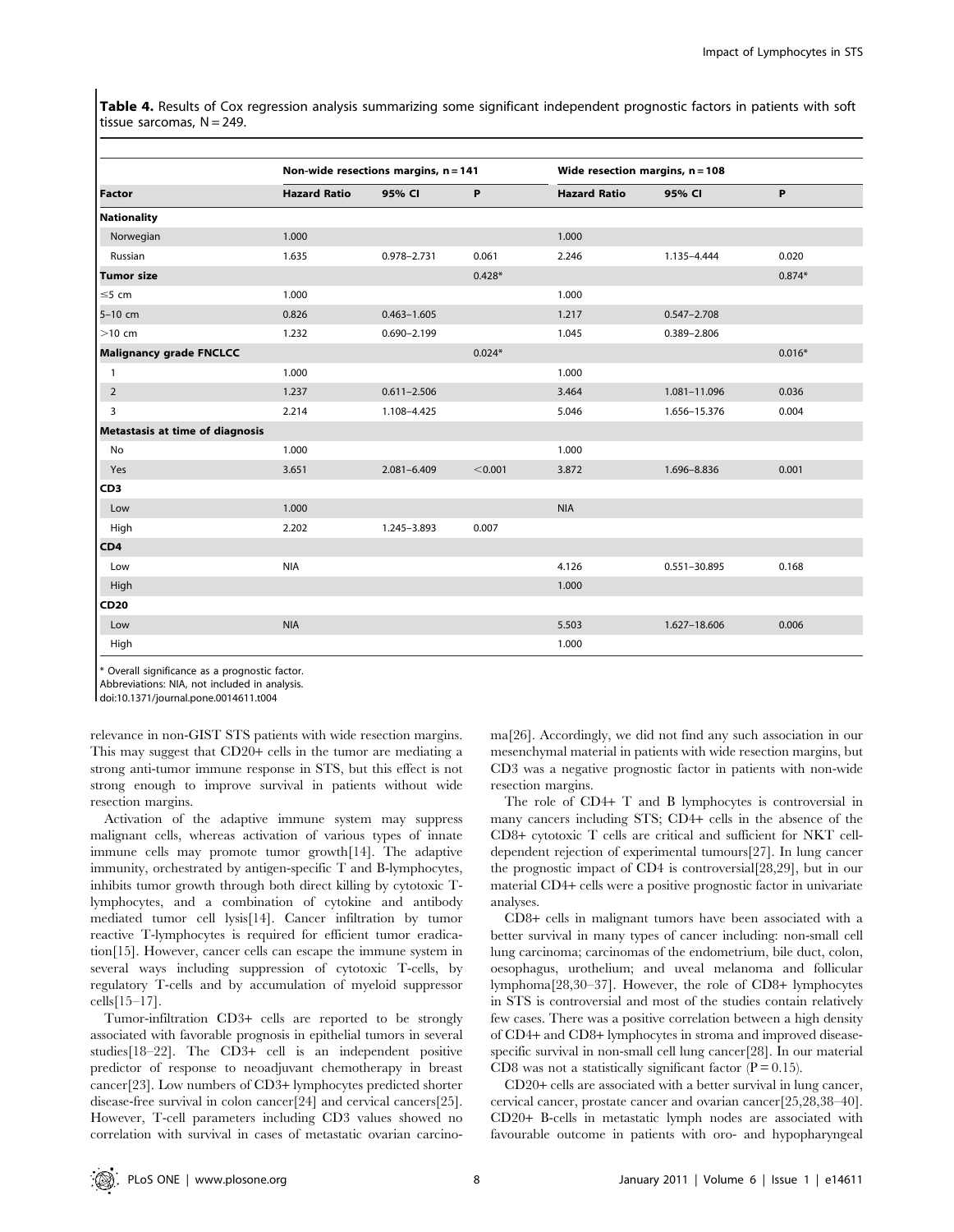carcinoma[41]. On the other hand, B-cell infiltration detected by flowcytometry with CD19 were correlated with unfavourable outcome in metastatic ovarian carcinoma[26]. In our material high density of CD20+ lymphocytes was an independent positive prognostic indicator.

In cervical cancer no significant impact of CD45+ cells were seen [25], neither was it in non-GIST STS in this study.

The optimal chance for curing localized STS is based on wide resection surgery. Given that of the majority of STS patients succumb to this disease within 5 years, there is an apparent need for better systemic therapy including novel molecularly targeted therapies[42]. In our study, there was a 33% 5-year survival in the group with non-wide resection margins and 62% of those with wide resection margins.

Among STS patients who have had wide resection margins, it will be essential to identify those who will relapse and succumb this disease as these patients may benefit from adjuvant therapy, including immunotherapy. Until now adjuvant chemotherapy has been controversial due to inadequate selection criteria.

The human immune system contains specialized cells that are able to eliminate cancer cells[26], and tumor-infiltrating B-

#### References

- 1. Gustafson P (1994) Soft tissue sarcoma. Epidemiology and prognosis in 508 patients. Acta Orthop Scand Suppl 259: 1–31.
- 2. Engellau J, Anderson H, Rydholm A, Bauer HC, Hall KS, et al. (2004) Time dependence of prognostic factors for patients with soft tissue sarcoma: a Scandinavian Sarcoma Group Study of 338 malignant fibrous histiocytomas. Cancer 100: 2233–2239.
- 3. Dickinson IC, Whitwell DJ, Battistuta D, Thompson B, Strobel N, et al. (2006) Surgical margin and its influence on survival in soft tissue sarcoma. ANZ J Surg 76: 104–109.
- 4. Kiatisevi P, Asavamongkolkul A, Phimolsarnti R, Waikakul S, Benjarassamerote S (2006) The outcomes and prognostic factors of patients with softtissue sarcoma. J Med Assoc Thai 89: 334–342.
- 5. Koea JB, Leung D, Lewis JJ, Brennan MF (2003) Histopathologic type: an independent prognostic factor in primary soft tissue sarcoma of the extremity? Ann Surg Oncol 10: 432–440.
- 6. Mendenhall WM, Zlotecki RA, Hochwald SN, Hemming AW, Grobmyer SR, et al. (2005) Retroperitoneal soft tissue sarcoma. Cancer 104: 669–675.
- 7. Raney RB, Jr., Crist WM, Maurer HM, Foulkes MA (1983) Prognosis of children with soft tissue sarcoma who relapse after achieving a complete response. A report from the Intergroup Rhabdomyosarcoma Study I.Cancer 52: 44–50.
- 8. Yang RS, Lane JM, Eilber FR, Dorey FJ, al Shaikh R, et al. (1995) High grade soft tissue sarcoma of the flexor fossae. Size rather than compartmental status determine prognosis. Cancer 76: 1398–1405.
- 9. Zagars GK, Ballo MT, Pisters PW, Pollock RE, Patel SR, et al. (2003) Prognostic factors for disease-specific survival after first relapse of soft-tissue sarcoma: analysis of 402 patients with disease relapse after initial conservative surgery and radiotherapy. Int J Radiat Oncol Biol Phys 57: 739–747.
- 10. Ottaiano A, De Chiara A, Fazioli F, Talamanca AA, Mori S, et al. (2005) Biological prognostic factors in adult soft tissue sarcomas. Anticancer Res 25: 4519–4526.
- 11. Dunn GP, Bruce AT, Ikeda H, Old LJ, Schreiber RD (2002) Cancer immunoediting: from immunosurveillance to tumor escape. Nat Immunol 3: 991–998.
- 12. Nocito A, Kononen J, Kallioniemi OP, Sauter G (2001) Tissue microarrays (TMAs) for high-throughput molecular pathology research. Int J Cancer 94: 1–5.
- 13. Kallioniemi OP, Wagner U, Kononen J, Sauter G (2001) Tissue microarray technology for high-throughput molecular profiling of cancer. Hum Mol Genet 10: 657–662.
- 14. de Visser KE, Eichten A, Coussens LM (2006) Paradoxical roles of the immune system during cancer development. Nat Rev Cancer 6: 24–37.
- 15. Mukai S, Kjaergaard J, Shu S, Plautz GE (1999) Infiltration of tumors by systemically transferred tumor-reactive T lymphocytes is required for antitumor efficacy. Cancer Res 59: 5245–5249.
- 16. Costello RT, Gastaut JA, Olive D (1999) Tumor escape from immune surveillance. Arch Immunol Ther Exp (Warsz) 47: 83–88.
- 17. Enarsson K, Lundin BS, Johnsson E, Brezicka T, Quiding-Jarbrink M (2007) CD4+ CD25high regulatory T cells reduce T cell transendothelial migration in cancer patients. Eur J Immunol 37: 282–291.
- 18. Gimotty PA, Zhang L, Alagkiozidis I, Cadungog M, Adams S, et al. (2007) Immune prognostic factors in ovarian cancer: lessons from translational research. Dis Markers 23: 445–452.

cells are able to produce tumor-specific antibodies[43]. Through external stimulation of the immune response, these cells may have the potential to aid the immune system in destroying single tumor cells and micro-metastases after surgery. This topic is investigated in the ongoing international osteosarcoma protocol EURAMOS where those who respond well to chemotherapy are randomized to receive interferon or no interferon, in an attempt to improve the immune response (http://www.ctu.mrc.ac.uk/euramos/).

In conclusion, high density of CD20+ lymphocytes in STS with wide resection margins is an independent positive prognostic indicator for these patients. Further research to define if CD20+ cells can modify tumors in a way that reduces disease progression and metastatic potential is needed.

#### Author Contributions

Conceived and designed the experiments: SWS TK AV TD RMB LTB. Performed the experiments: SWS TK AV. Analyzed the data: SWS TK AV TD RMB LTB. Contributed reagents/materials/analysis tools: SWS TK AV TD ES KAS LTB. Wrote the paper: SWS TD ES KAS RMB LTB.

- 19. Nelson BH (2008) The impact of T-cell immunity on ovarian cancer outcomes. Immunol Rev 222: 101–116.
- 20. Raspollini MR, Castiglione F, Rossi DD, Amunni G, Villanucci A, et al. (2005) Tumour-infiltrating gamma/delta T-lymphocytes are correlated with a brief disease-free interval in advanced ovarian serous carcinoma. Ann Oncol 16: 590–596.
- 21. Tomsova M, Melichar B, Sedlakova I, Steiner I (2008) Prognostic significance of CD3+ tumor-infiltrating lymphocytes in ovarian carcinoma. Gynecol Oncol 108: 415–420.
- 22. Zhang L, Conejo-Garcia JR, Katsaros D, Gimotty PA, Massobrio M, et al. (2003) Intratumoral T cells, recurrence, and survival in epithelial ovarian cancer. N Engl J Med 348: 203–213.
- 23. Denkert C, Loibl S, Noske A, Roller M, Muller BM, et al. (2010) Tumorassociated lymphocytes as an independent predictor of response to neoadjuvant chemotherapy in breast cancer. J Clin Oncol 28: 105–113.
- Sinicrope FA, Rego RL, Ansell SM, Knutson KL, Foster NR, et al. (2009) Intraepithelial effector (CD3+)/regulatory (FoxP3+) T-cell ratio predicts a clinical outcome of human colon carcinoma. Gastroenterology 137: 1270– 1279.
- 25. Ancuta E, Ancuta C, Zugun-Eloae F, Iordache C, Chirieac R, et al. (2009) Predictive value of cellular immune response in cervical cancer. Rom J Morphol Embryol 50: 651–655.
- 26. Dong HP, Elstrand MB, Holth A, Silins I, Berner A, et al. (2006) NK- and B-cell infiltration correlates with worse outcome in metastatic ovarian carcinoma. Am J Clin Pathol 125: 451–458.
- 27. Hong C, Lee H, Oh M, Kang CY, Hong S, et al. (2006) CD4+ T cells in the absence of the CD8+ cytotoxic T cells are critical and sufficient for NKT celldependent tumor rejection. J Immunol 177: 6747–6757.
- 28. Al Shibli KI, Donnem T, Al Saad S, Persson M, Bremnes RM, et al. (2008) Prognostic effect of epithelial and stromal lymphocyte infiltration in non-small cell lung cancer. Clin Cancer Res 14: 5220–5227.
- 29. Hiraoka K, Miyamoto M, Cho Y, Suzuoki M, Oshikiri T, et al. (2006) Concurrent infiltration by CD8+ T cells and CD4+ T cells is a favourable prognostic factor in non-small-cell lung carcinoma. Br J Cancer 94: 275–280.
- 30. Eerola AK, Soini Y, Paakko P (2000) A high number of tumor-infiltrating lymphocytes are associated with a small tumor size, low tumor stage, and a favorable prognosis in operated small cell lung carcinoma. Clin Cancer Res 6: 1875–1881.
- 31. Kondratiev S, Sabo E, Yakirevich E, Lavie O, Resnick MB (2004) Intratumoral CD8+ T lymphocytes as a prognostic factor of survival in endometrial carcinoma. Clin Cancer Res 10: 4450–4456.
- 32. Naito Y, Saito K, Shiiba K, Ohuchi A, Saigenji K, et al. (1998) CD8+ T cells infiltrated within cancer cell nests as a prognostic factor in human colorectal cancer. Cancer Res 58: 3491–3494.
- 33. Oshikiri T, Miyamoto M, Shichinohe T, Suzuoki M, Hiraoka K, et al. (2003) Prognostic value of intratumoral CD8+ T lymphocyte in extrahepatic bile duct carcinoma as essential immune response. J Surg Oncol 84: 224–228.
- 34. Schumacher K, Haensch W, Roefzaad C, Schlag PM (2001) Prognostic significance of activated CD8(+) T cell infiltrations within esophageal carcinomas. Cancer Res 61: 3932–3936.
- 35. Sharma P, Shen Y, Wen S, Yamada S, Jungbluth AA, et al. (2007) CD8 tumorinfiltrating lymphocytes are predictive of survival in muscle-invasive urothelial carcinoma. Proc Natl Acad Sci U S A 104: 3967–3972.